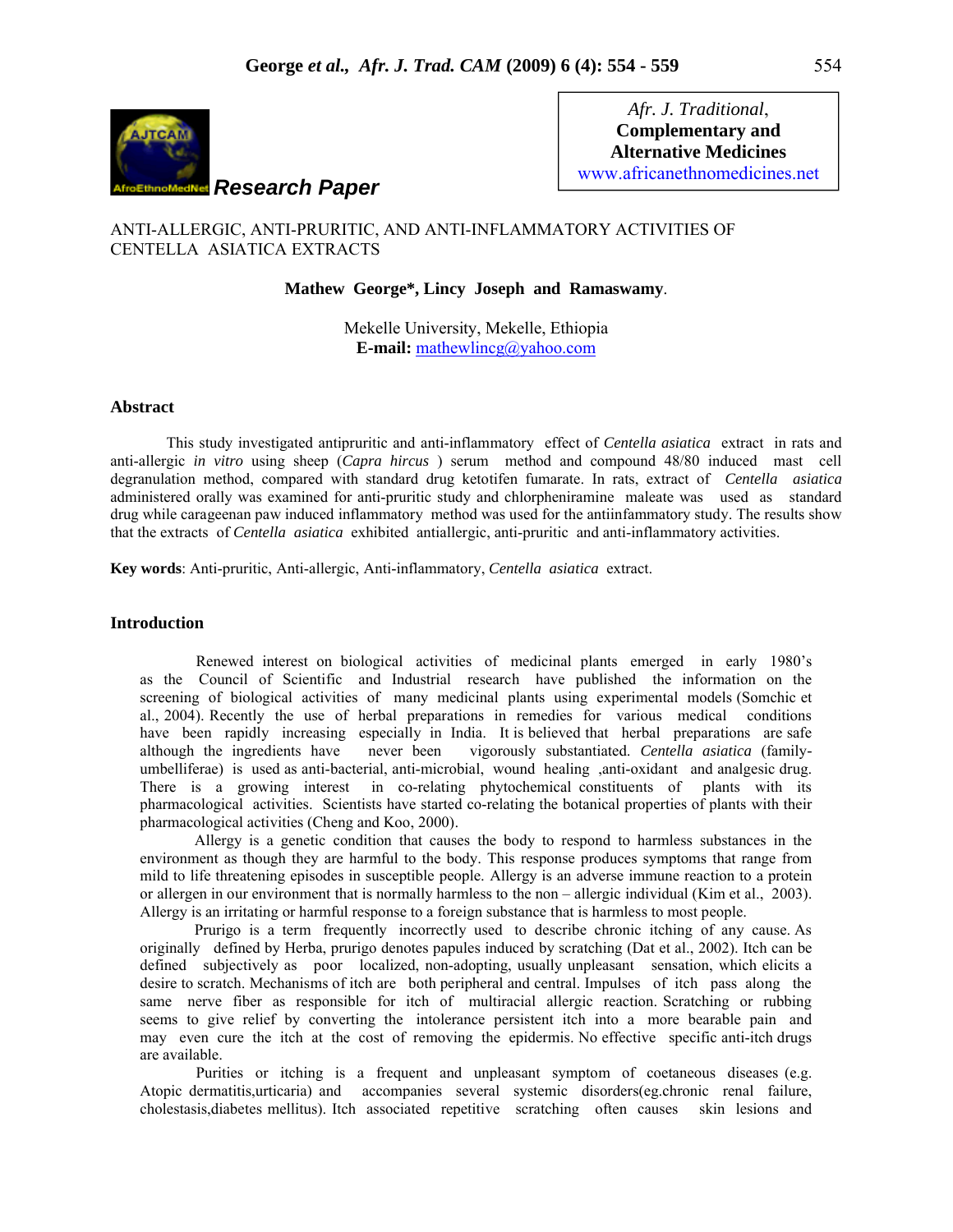exacerbates the original disease such as atopic dermatitis. Inhibition of itch evoked scratching is consistently beneficial for improving the quality of life of patients and treating the original disease. Inflammation is the stimulation of nerve ending, and is an essential part of body's response to injury or infection. Symptoms of inflammation include redness, swelling, heat and pain. When body tissues are damaged mast cells release a chemical called histamine. Histamine increases blood flow to damaged tissue resulting in redness and heat. Capillaries start leaking blood which result in swelling (Ennis et al., 1980).

#### **Materials and Methods**

#### **Animals (For anti-allergic activity)**

#### **Sheep serum method (Noguchi et al., 1990)**

Albino rats of either sex weighing between 150 - 250 g were sensitized by injecting subcutaneously 0.5 ml sheep (*Capra hircus* **)** serum along with 0.5 ml of triple antigen containing toxoids of Diphtheria, Tetanus and Bordetella pertusis organisms 20,000 million.

#### **Compound 48/80 induced mast cell degranulation (Lee et al., 1996)**

Healthy adult albino rats of either sex of Wistar strain weighing between 150-200 g were selected for the study. Test extracts were given orally to overnight fasted animals.

# **Animals (For anti-pruritic activity) (Ishiguro et al., 2002)**

The study was performed on male Wistar albino rats  $(90 - 120)$  days old) weighing  $150 - 200$  g. They were maintained on standard conditions viz.,(controlled , humidity and temperature), diet (Hindustan Lever Ltd) and water *ad libitum* . The study was conducted after obtaining institutional animal ethical committee (ref;id-NCP-2006) clearance certificate.

# A**nimals (For anti-inflammatory activity) (Ghosh, 1984)**

Male albino rats, weighing between 100-150g were used for the experiment.

Experimental procedures were carried out in strict compliance with the Institutional Animal Ethics Committee regulations The experiment was performed in the morning according to the guidelines for the care of laboratory animals.

**Chemicals**: Compound 48/80 and carageenan were purchased from Sigma Aldrich,USA. Chlorpheniramine maleate, ketotiffen fumarate and Ibuprofen were obtained from Pfizer India Ltd.Mumbai. All other reagents used were analytical grade.

**Plant material:** *Centella asiatica* plant (voucher No. ncp/6/2006) was collected freshly from in and around calicut district of Kerala, India. plant dried under shade, made into coarse powder by grinding. Plant was identified and authenticated at the herbarium Tamilnadu Agricultural University, Coimbatore.

#### **Preparation of plant extract**

**Aqueous Extract:** To 20 g of each dried plant powder form , 500 ml water were added and contents of flask were mixed thoroughly by gentle shaking . Flasks were kept for four days with frequent shaking . After the completion of maceration process the filtrate was obtained and water evaporated to get the dried extract. (evaporation by keeping flasks in electric mantle at 80  $^{\circ}$  C).

The residual extract was dissolved in water and used in the studies.

**Alcoholic (ethanol) extract:** To 20 g of each dried plant powder form , 500 ml ethanol were added and contents of flask were mixed thoroughly by gentle shaking . Flasks were kept for four days with frequent shaking . After the completion of maceration process the filtrates were obtained and solvent evaporated to get the dried extract. (evaporation by keeping flasks in electric mantle at 80  $^{\circ}$ C.

**Groups and treatment Antiallergic activity Sheep serum method** The sensitized rats were divided into four groups of six animals # Group 1 : Control, received only vehicle (2% gum acacia solution, 2 ml / Kg p.o) # Group II : Treated with ketotifen fumarate ( 1 mg/Kg p.o) # Group III and # Group IV: Treated with aqueous / ethanol extract of C.asiatica (100 and 100mg/Kg p.o).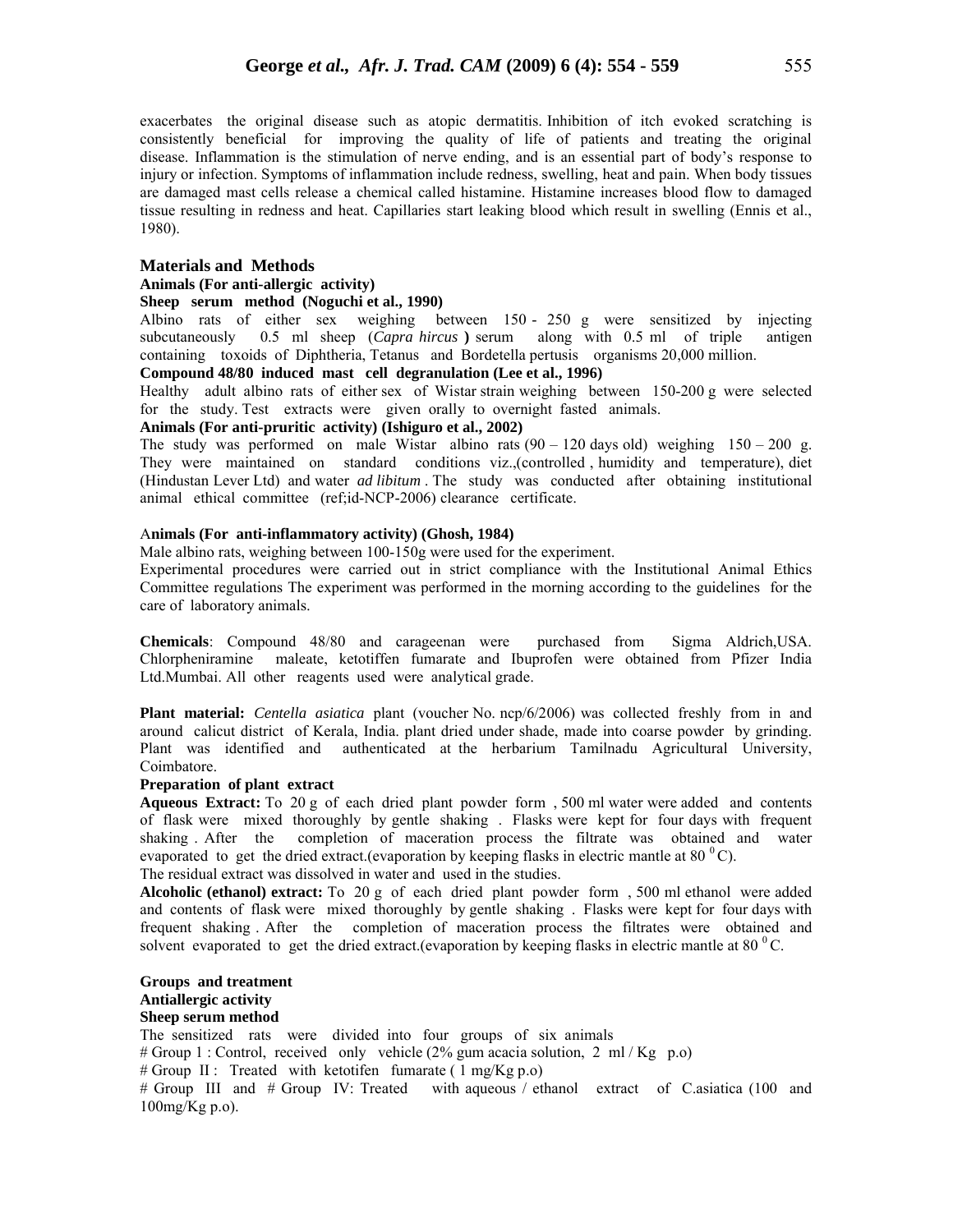2. Treatment was continued for 14 days . During the course of treatment the animals were maintained under controlled condition of temperature and were fed with standard diet. 3. On day  $14<sup>th</sup>$ , 2 hrs after the assigned treatment, the rats were sacrificed and the intestinal mesentery was taken for studies on mast cells.

4. The mesenteries of sacrificed rats along with pieces of intestine were kept in Ringer-Locke solution at 37 <sup>0</sup> C(NaCl- 9.0 g, KCl- 0.42 g, NaHCO<sub>3</sub>- 0.15 g, glucose 1.0 g, CaCl<sub>2</sub> – 0.250 g/ litre of distilled water) at  $37^{\circ}$  C.

5. The mesenteric pieces were challenged with 5% sheep serum for 10 mins and then transferred to a wide mouthed bottle containing 10% formalin for 24 hrs.

6.The mesenteric fans were fixed dried and stained with toludine blue(0.1%) on a clean slide. The excess of stain was washed with distilled water followed by dehydration in absolute alcohol. Finally the slides were cleared in xylene and mounted in diphenyl phthalein-xylene and examined microscopically for the number of intacs and degranulated mast cells in at least 10 randomly selected high power fields .

## **Compound 48/80 induced mast cell degranulation**

The animals were divided randomly into four groups and were given different doses of the extracts of *C.asiatica* by oral route.

# Group I: Control, received only vehicle (2% gum acacia solution, 2 ml / Kg p.o)

# Group II : Treated with ketotifen fumarate  $(1 \text{ mg/Kg p.o})$ 

# Group III and # Group IV: Treated with aqueous/ ethanol extract of C.asiatica(100 and 100mg/Kg p.o). 10 ml of normal saline was injected into the peritoneal cavity of normal male rats ( 150-200g) after a gentle massage. The peritoneal fluid was collected and transferred into the siliconised test tubes containing 7-10 ml RPMI-1640 medium (pH 7.2-7.4). Mast cells were washed thrice by centrifugation at low speed(400-500rpm) followed by discarding the supernatant and taking the pellets of mast cells into the medium . These cells were purified and incubated with compound  $48/80(p$ -methoxy-N-methylphenylamine)(5µg/ml) at 37°C for 10 mins. After the incubation, these cells were spinned and stained with 0.1% toludine blue solution and observed under a microscope. Test compounds were given to rats orally prior to collection of mast cells in doses of 100mg/kgs for 14 days in two sets of experiments. Control animals received an equal volume of 2% w/v gum acacia solution 2 ml.

### **Antipruritic activity**

Albino rats of either sex weighing between 120-150 g were divided into four groups.

Group I :Control, received only vehicle( $2\%$  gum acacia solution,  $2 \text{ ml} /$  Kg p.o)

Group II : Treated with Chlorpheniramine maleate (1 mg/Kg p.o)

Group III and Group IV: Treated with aqueous/ethanolic extract of *C. asiatica* (100 and 100mg/Kg p.o).

## **Assay of antipruritic activity**

The antipruritic activity was evaluated by examining the incidence of scratching. Scratching behaviour was induced by subcutaneous injection of 0.1% solution of compound 48/80 in saline at 100 μl/site into the base of the neck on the back side of the rat. Scratching on the injected site by the hind paws were counted for 30 mins disregarding those at other site such as ears. Test compounds such as ethanol extract and water extract of *C.asiatica* (100 mg/kg and 100 mg/Kg) were given orally 1 hr before the injection of the compound 48/80. As a control, rats were administered 2% gum acacia (2 ml) orally. Chlorpheniramine maleate was used as the reference standard.

#### **Anti-inflammatory activity**

## **Induction of experimental inflammation:**

All groups were fasted overnight and provided only water. First group served as control which received only 1% sodium carboxy methyl cellulose suspension. Second group served as standard which received ibuprofen at a dose of 100mg/kg body weight/oral. Remaining groups received extracts at a dose of 200mg/kg body weight/oral. One hr after treatment, 0.05ml 1% carageenan suspension was injected subcutaneously in to the sub plantar tissue of the right hind foot. The volume of injected paw was measured after 3hrs. The average paw volume in a group of test compounds treated rats was compared with that of control groups and the percentage inhibition of oedema was calculated using the following formula .

% inhibition =  $100 (1-V_{t}/V_{c})$ 

 $V_t$  = mean volume of paw treated with test compounds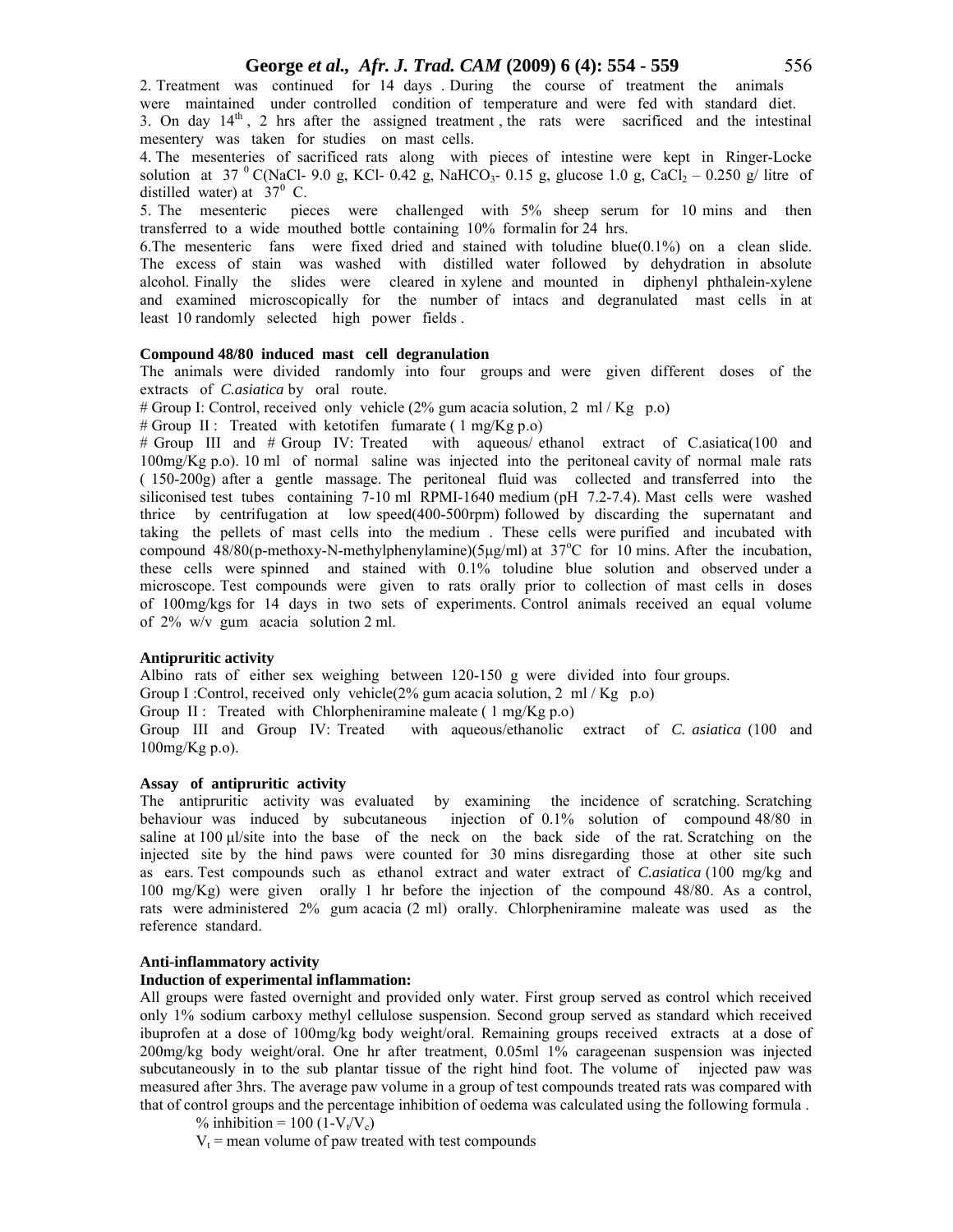$V_c$  = mean volume of paw treated with control

 Male albino rats, weighing between 100-150g were used for the experiment. They were divided into 4 groups of six animals each. All groups were fasted overnight and provided only water. First group served as control which received only 1% sodium carboxy methyl cellulose suspension. Second group served as standard which received ibuprofen at a dose of 100mg/kg body weight/oral. Remaining group received CA Et.

## **Results**

The results are presented in Tables 1 - 4.

**Table 1:** Effects of extracts of the leaves and flowers parts of CA Et on sheep serum induced mast cell degranulation.

| Group | Treatment           | Dose        | No of Animals | Intact Cells $\frac{0}{0}$ | Disrupted        |
|-------|---------------------|-------------|---------------|----------------------------|------------------|
|       | Control             | 2% solution |               | $22.16 \pm 1.29$           | 77.91±0.49       |
|       | Standard(ketotifen) | mg/kg       |               | $75.33 \pm 2.99*$          | $24.60 \pm 3.37$ |
|       | Aqueous extract     | $100$ mg/kg |               | $54.62\pm1.08*$            | $39.76 \pm 2.14$ |
|       | Alcoholic extract   | 100mg/kg    |               | $75.31 \pm 2.32*$          | $21.62 \pm 2.82$ |

\*p<0.05 vs control (ANOVA post hoc Scheffe's test).

**Table 2:** Effect of various extracts of leaves and flowers parts of CA Et on compound 48/80 induced mast cell degranulation.

| Group | Treatment         | Dose        | No of Animals | Intact Cells $(\% )$ | Disrupted        |
|-------|-------------------|-------------|---------------|----------------------|------------------|
|       | Control           | 2% solution |               | $22.00 \pm 2.04$     | $77.91 \pm 0.49$ |
|       | Standard          | . mg/kg     |               | $69.50 \pm 2.85*$    | $30.42 \pm 1.84$ |
|       | Aqueous extract   | $100$ mg/kg |               | $51.48 \pm 2.72*$    | 44.12 $\pm$ 2.14 |
|       | Alcoholic extract | 100mg/kg    |               | $74.5 \pm 1.89*$     | $23.75 \pm 2.69$ |

• p<0.05 vs control (ANOVA post hoc Scheffe's test).

| Table 3: Antipruritic activity of CA extract against compound 48/80 induced pruritis |  |  |  |  |
|--------------------------------------------------------------------------------------|--|--|--|--|
|--------------------------------------------------------------------------------------|--|--|--|--|

| Group | Treatment                   | <b>Dose</b>    | <b>No.of Animals</b> | Incidence of scratching(Mean<br>$\pm$ SE) |
|-------|-----------------------------|----------------|----------------------|-------------------------------------------|
|       | Control                     | 2% acacia      | b                    | $75.33 \pm 1.65$                          |
|       | Chlorpheniramine<br>maleate | $0.325$ mg/kg  | 6                    | $35.33 \pm 1.23*$                         |
|       | Aqueous extract             | $100$ mg/ $kg$ | b                    | $31.24 \pm 1.26*$                         |
|       | Alcoholic extract           | $100$ mg/ $kg$ | O                    | $36.22 \pm 1.16*$                         |

\*p<0.05 vs control (ANOVA post hoc Scheffe's test).

**Table 4:** Anti-inflammatory activity of CA Et.

| Treatment           | Dose(mg/kg) | Mean<br>oedema          | volume | % inhibition of    |
|---------------------|-------------|-------------------------|--------|--------------------|
|                     |             | $\pm$ S.E(ml)After 3 hr |        | Oedema after 3 hr. |
| Control             | -           | $0.615 \pm 0.014$       |        | -                  |
| Standard(ibuprofen) | 100         | $0.205 \pm 0.023$       | 66.66  |                    |
| Aqueous extract     | 100         | $0.192 \pm 0.024$       |        | 46.31              |
| Alcoholic extract   | 100         | $0.212 \pm 0.031$       |        | 71.18              |

## **Anti-allergic studies**

 *Centella asiatica* extracts(aqueous 100 mg/kg) and (alcoholic 100mg/kg) showed a better protection of mast cell degranulation induced by sheep serum (76-83 %) than the standard drug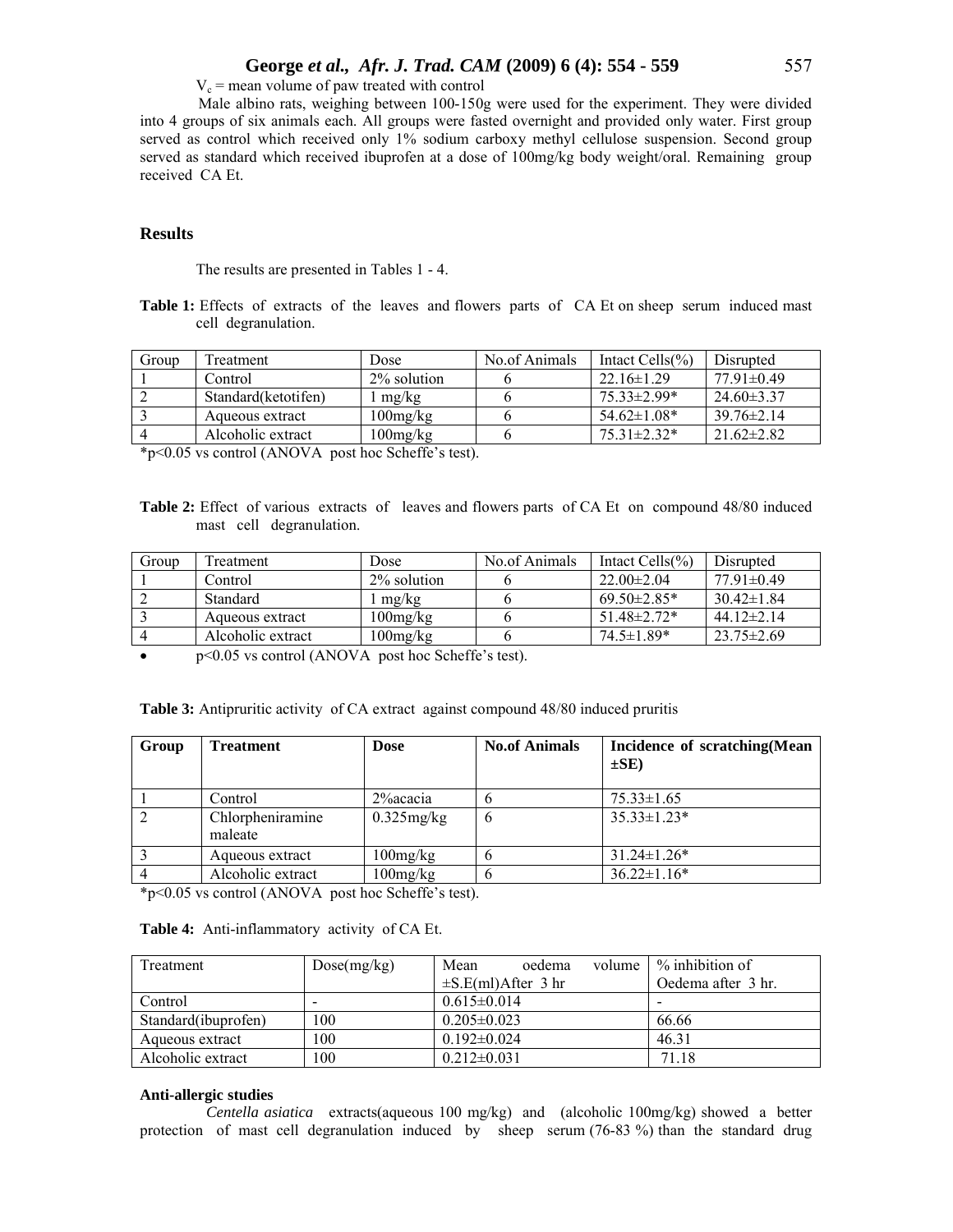## **George** *et al.,**Afr. J. Trad. CAM* **(2009) 6 (4): 554 - 559** 558

Ketotifen fumarate(75%). *C.asiatica* extracts also exhibited mast cell stabilizing activity when peritoneal mast cells were stimulated to be degranulated by compound 48/80. Alcoholic and aqueous extracts inhibited mast cell degranulation (75-82%) whereas the reference drug Ketotifen fumarate (1mg/kg) showed 69% protection of mast cells.

## **Anti-pruritic studies**

Regarding anti-pruritic activity, Table 3 shows the time course of the anti-pruritic effect produced by the CA Et (aqueous and alcoholic 100mg/kg,positive control like Chlorpheniramine maleate). CA Et decreased the scratching incidence . Subcutaneous administration of the extract resulted in significant decreased in number of the response. Thus CA Et aqueous and alcoholic 100 mg/kg were found to have inhibitory effects on compound 48/80 induced antipruritic activity. Subcutaneous injection of compound 48/80 at a dose of 50 μg/mouse elicited a significant scratching response in rats. CA Et at 100 mg and chlorpheniramine maleate at 0.325 mg/kg significantly inhibited the scratching response.

#### **Anti-inflammatory studies**

Considering anti-inflammatory activity, Table 4 shows that CA Et possessed anti-inflammatory activity. CA Et 100 mg/ kg showed similar degree of activity to the standard Ibuprofen.

#### **Discussion**

The antiallergic, anti-inflammatory and antipruritic properties of the aqueous and alcoholic extracts of the plant taken up in our studies were evaluated using different experimental models. Analysis of results obtained revealed that significant antiallergic activities has been obtained with all the extracts comparable with that of standard drug ketotifen viz., 75% for sheep serum model and 69% for the compound 48/80 model. Glycosides which are normally present in the polar fraction have been reported to possess antiallergic potential.

A variety of *in vitro* and *in vivo* experiments have shown that selected glycosides possess antiallergic, anti-inflammatory, antioxidant, antiviral activities (Gokhale and Saraf, 2000; Gupta and Tripathi, 1993; Mastuda et al., 1997). Certain glycosides possess potent inhibitory activities against a wide array of enzymes such as protein kinase C, protein tyrosine kinase, phospholipase A2 (Shinde et al., 1999; Lewis, 1983). Other glycosides potentially inhibit prostaglandins, a group of proinflammatory signaling molecules. This is mainly due to inhibition of key enzymes involved in prostaglandin biosynthesis (lipoxygenase, phospholipase and cycloxygenase) (Nakahata et al., 2002). Inhibition of this key enzymes provides the mechanism by which glycosides inhibits the inflammatory process.

Analgesic and anti-inflammatory effects have already been associated with glycosides as well as with terpenes (Yadava and Kumar, 1999; Viana et al., 2003). Luteolin has been reported to possess significant antiallergic and anti-inflammatory effect (lnoue et al., 2002).

Stimulation of mast cells with compound 48/80 or antiserum initiate the activation of signal transduction pathway which leads to histamine release. Some recent studies showed that compound 40/80 and other polybasic compounds are able to activate G proteins (Mousli et al., 1990). Antiallergic, anti-pruritic as well as anti-inflammatory activities of *Centella asiatica* can be attributed to the presence of glycosides like asiaticoside, madecassoside as well as triterpenes.

## **References**

- 1. Cheng CL, KOO MWL . (2000). Effects of Cassia auriculata on ethanol induced gastric mucosal lesions in rats, Life Sci,**67:**2647-53.
- 2. Dat Y, But PPH, Chan YP, Matsuda H and Kubo M (2002). antipruntic and anti/ inflammatory effects of aqueous extract from Si-Wu-Tang Bid Pharm Bull **25(9):** 1175-1178.
- 3. Dong-Hyun Kim, Eun-Kyung Park, Mn-Kyung Choo, Eun-Jin Kim and Myung Joo Han. (2003). Antiallergic activity of ginsenoside Rh2. Biol Pharm BuM **26(11):** 1581-1584.
- 4. Ennis M, Pearce FL and Weston PM. (1980) Some studies on the release of 7' histamine from mast cells stimulated with polylysine Br J Pharmacd **70:** 329-334.
- 5. Ghosh MN. (1984). Fundamentals of experimental pharmacology. Scientific Book / Agency, Calcutta, pp.84-88.
- 6. Gokhale AS, Saraf MN. (2000). Studies on anti allergic activity of ethano!ic extract of Tephrosea purpurea Linn. Ind Drugs **37(5):** 228-232.